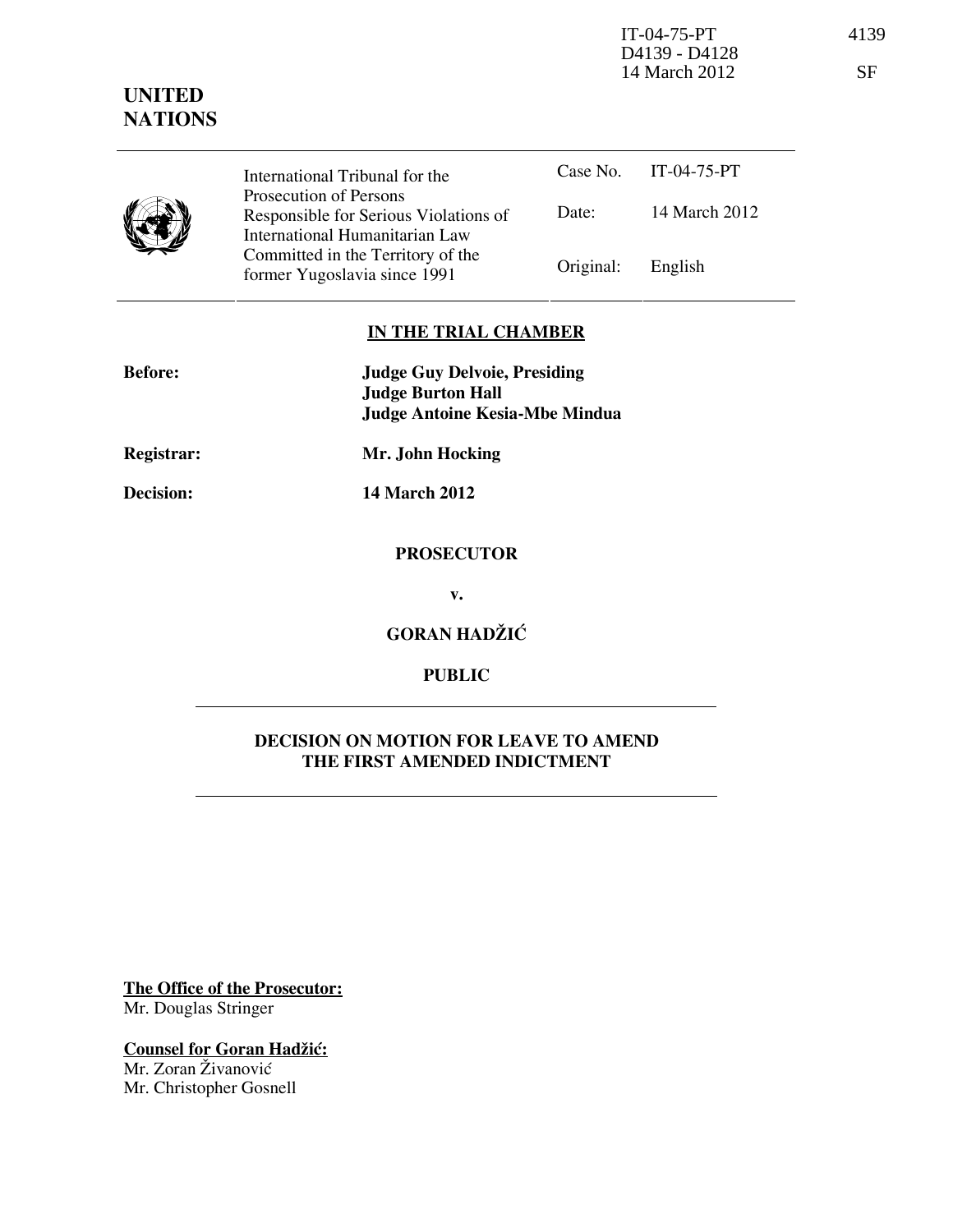1. THIS TRIAL CHAMBER of the International Tribunal for the Prosecution of Persons Responsible for Serious Violations of International Humanitarian Law Committed in the Territory of the former Yugoslavia since 1991 ("Tribunal") is seised of the "Motion for Leave to Amend the First Amended Indictment", filed on 27 January 2012 ("Motion"). Goran Hadžić ("Hadžić") filed the "Defence Response to the Prosecution Motion for Leave to Amend the First Amended Indictment" on 8 February 2012 ("Response"). The Prosecution filed the "Prosecution Request for Leave to Reply and Reply to 'Defence Response to the Prosecution Motion for Leave to Amend the First Amended Indictment'" on 15 February 2012 ("Reply").

### A. Background

2. On 27 April 2004, the Office of the Prosecutor ("Prosecution") filed a "Motion for Confirmation of an Indictment under Seal" before Judge Amin El Mahdi.<sup>1</sup> On 21 May 2004, the Prosecution filed an addendum to this motion<sup>2</sup> and, on 28 May 2004, submitted a revised indictment ("Original Indictment").<sup>3</sup> On 4 June 2004, Judge El Mahdi issued a "Decision on Review of Indictment and Order for Non-disclosure", confirming the Original Indictment.<sup>4</sup>

3. On 1 June 2011, the Prosecution sought leave to amend the Original Indictment<sup>5</sup> and separately filed a proposed amended indictment.<sup>6</sup> On 19 July 2011, a "Decision on Prosecution Motion for Leave to Amend the Indictment" was issued, which ordered the Prosecution to file the "First Amended Indictment" subject to the orders in that decision.<sup>7</sup> The First Amended Indictment was filed on 22 July  $2011<sup>8</sup>$ 

#### B. Submissions

4. In the Motion, the Prosecution requests leave to amend the First Amended Indictment pursuant to Rule  $50(A)(i)(c)$  of the Rules of Procedure and Evidence of the Tribunal ("Rules").<sup>9</sup> The Prosecution submits that the amendments it proposes do not result in unfair prejudice to Hadžić

-

4138

<sup>&</sup>lt;sup>1</sup> Prosecutor v. Goran Hadžić, Case No. IT-04-75-I, Motion for Confirmation of an Indictment Under Seal (confidential and ex parte), 27 April 2004.

<sup>&</sup>lt;sup>2</sup> Prosecutor v. Goran Hadžić, Case No. IT-04-75-I, Addendum to Motion for Confirmation of an Indictment (confidential and ex parte), 21 May 2004.

Prosecutor v. Goran Hadžić, Case No. IT-04-75-I, Indictment, 28 May 2004 ("Original Indictment").

<sup>&</sup>lt;sup>4</sup> Prosecutor v. Goran Hadžić, Case No. IT-04-75-I, Decision on Review of Indictment and Order for Non-disclosure (ex parte and under seal), 4 June 2004.

Prosecutor v. Goran Hadžić, Case No. IT-04-75-I, Prosecution Motion for Leave to Amend the Indictment (confidential), 1 June 2011.

Prosecutor v. Goran Hadžić, Case No. IT-04-75-I, Proposed First Amended Indictment (confidential), 1 June 2011.

<sup>&</sup>lt;sup>7</sup> Prosecutor v. Goran Hadžić, Case No. IT-04-75-I, Decision on Prosecution Motion for Leave to Amend the Indictment, 19 July 2011 ("Decision on First Amended Indictment"), para. 53.

<sup>8</sup> Prosecutor v. Goran Hadžić, Case No. IT-04-75-I, First Amended Indictment, 22 July 2011 ("First Amended Indictment").

<sup>&</sup>lt;sup>9</sup> Motion, para. 1.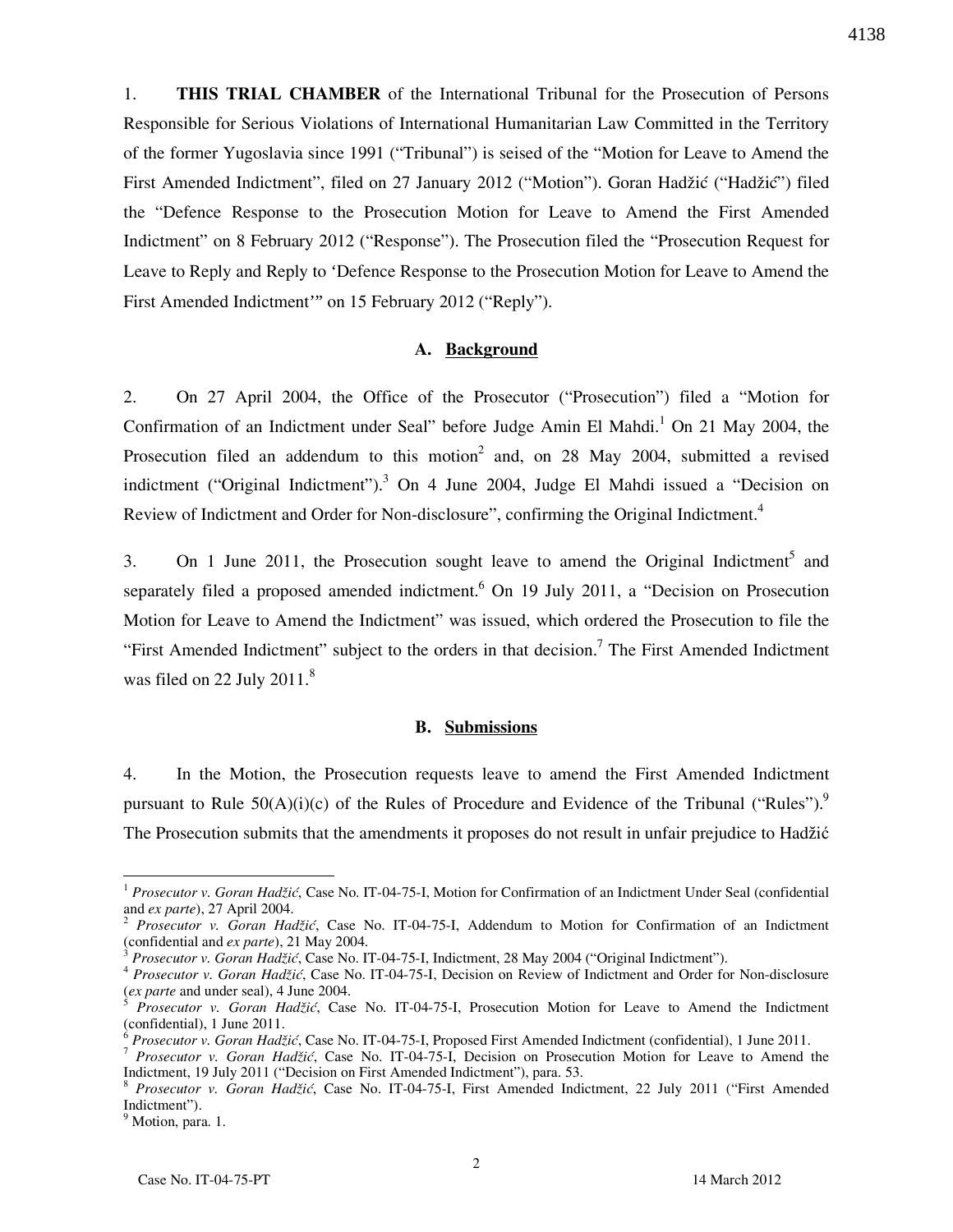because they provide him with greater notice and a more particularised statement of the Prosecution's theory of the case, thereby enhancing his ability to prepare his defence.<sup>10</sup> The Prosecution further asserts that the proposed amendments do not affect Hadžić's right to be tried without undue delay, do not add new charges, and do not impact the anticipated commencement or length of the trial.<sup>11</sup> According to the Prosecution, the proposed amendments clarify the First Amended Indictment by maintaining consistency in the description of victims, pleading with greater specificity the acts and omissions that entail Hadžić's individual criminal responsibility, and correcting minor typographical and structural errors.<sup>12</sup> The Prosecution did not submit additional supporting material because it asserts that the proposed amendments do not amount to material or factual changes. The Prosecution submits that previously filed supporting material satisfies the prima facie requirement for the First Amended Indictment and the proposed amendments.<sup>13</sup>

5. Hadžić responds that the amendments proposed by the Prosecution materially change the forcible transfer, deportation, and persecution charges against him, as well as his alleged participation in the joint criminal enterprise and the description of victims, which in turn result in the addition of new charges to the First Amended Indictment.<sup>14</sup> Hadžić submits that the proposed amendments are not *prima facie* established, are prejudicial to him, and would require a delay in the commencement of the trial.<sup>15</sup> Hadžić requests that the Trial Chamber dismiss the Motion.<sup>16</sup>

6. The Prosecution replies that its proposed amendments comport with the current formulation of the First Amended Indictment<sup>17</sup> and that it has not expanded the territorial scope of the case.<sup>18</sup> The Prosecution requests that the Trial Chamber allow the filing of the Reply and grant the Motion.<sup>19</sup>

## C. Applicable Law

7. Rule 50(A)(i)(c) of the Rules provides that the Prosecutor may amend an indictment "after the assignment of the case to a Trial Chamber, with the leave of that Trial Chamber or a Judge of that Chamber, after having heard the parties."

-

- $12$  Motion, para. 3.
- <sup>13</sup> Motion, para. 6.
- <sup>14</sup> Response, paras 8, 24.
- <sup>15</sup> Response, paras 28-32.

<sup>17</sup> Reply, paras 3-4.

 $10$  Motion, paras 2, 4.

 $11$  Motion, para. 2.

 $16$  Response, para. 33.

<sup>18</sup> Reply, para. 5.

<sup>&</sup>lt;sup>19</sup> Reply, para. 6.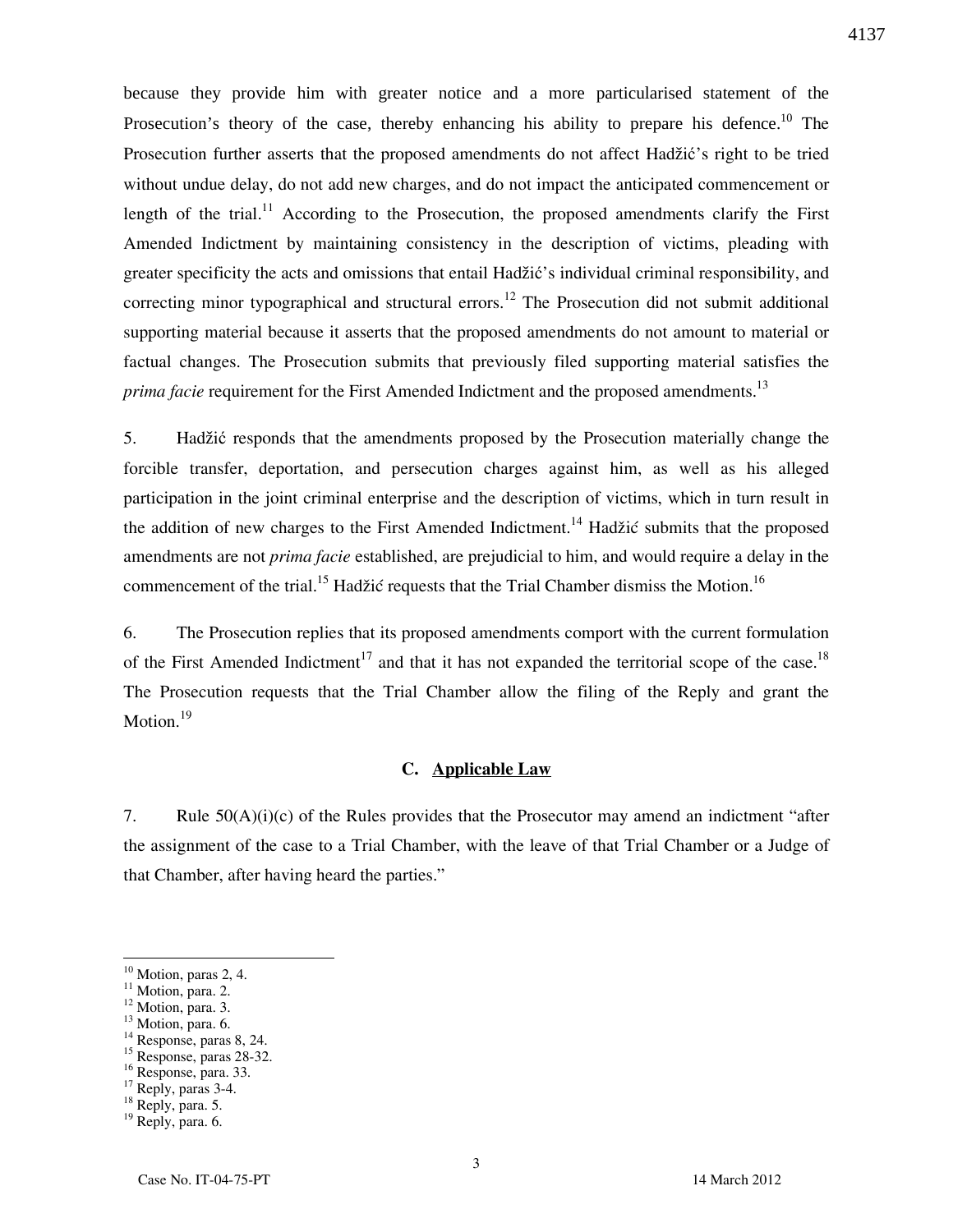8. A Trial Chamber, or Judge, enjoys wide discretion to grant leave to amend an indictment as long as the requested amendment meets two cumulative criteria: (a) it must not result in unfair prejudice to the accused when viewed in light of the circumstances of the case as a whole; and (b) if the proposed amendment is material, it must be supported by documentation or other evidence meeting the *prima facie* standard set forth in Article 19 of the Statute of the Tribunal ("Statute").<sup>20</sup> The materiality of a particular fact depends upon the nature of the Prosecution's case and the alleged criminal conduct with which the accused is charged.<sup>21</sup> Supporting material must provide "a credible case which would (if not contradicted by the Defence) be a sufficient basis to convict the accused on the charge." $^{22}$ 

9. In determining whether granting an amendment would cause unfair prejudice to an accused, the Trial Chamber, or the Judge, must ensure that the amendment does not deprive the accused of an adequate opportunity to prepare an effective defence, and second, it must not adversely affect the accused's right under Article 21 of the Statute to be tried without undue delay.<sup>23</sup> In assessing whether there is unfair prejudice, the Trial Chamber, or Judge, will examine whether the accused is provided with sufficient notice of the scope and nature of the new allegations against him.<sup>24</sup>

10. Article 18(4) of the Statute and Rule 47(C) of the Rules both provide that an indictment shall contain a concise statement of the facts of the case and the crimes with which the accused is charged under the Statute. Article  $21(4)(a)$  of the Statute states that an accused is entitled to be informed of the nature and cause of the charge against him, and Article 21(4)(b) of the Statute entitles an accused to adequate time and facilities for the preparation of his defence. These entitlements translate into an obligation on the part of the Prosecution to plead the material facts underpinning the charges in the indictment with sufficient detail to inform the accused clearly of the charges against him so that he can adequately prepare his defence.<sup>25</sup>

-

4136

<sup>&</sup>lt;sup>20</sup> See, e.g., Decision on First Amended Indictment, para. 6; *Prosecutor v. Ratko Mladić*, Case No. IT-09-92-I, Decision on Amendment of Indictment, 27 May 2011 ("Mladić Decision"), para. 13; Prosecutor v. Radovan Karadžić, Case No. IT-95-5/18-PT, Decision on Prosecution Motion to Amend the First Amended Indictment, 16 February 2009 ("Karad*ž*ić Decision"), para. 29.

 $^{21}$  Prosecutor v. Vujadin Popović et al., Case No. IT-05-88-PT, Decision on Motion Challenging the Indictment Pursuant to Rule 72 of the Rules, 31 May 2006, para. 5.

<sup>&</sup>lt;sup>2</sup> Karadžić Decision, para. 35; Prosecutor v. Vujadin Popović et al., Case No. IT-05-88-PT & IT-05-88/1-PT, Decision on Further Amendments and Challenges to the Indictment, 13 July 2006 ("Popović Decision"), para. 36.

<sup>&</sup>lt;sup>23</sup> See, e.g., Decision on First Amended Indictment, para. 7; Mladić Decision, para. 13; Karadžić Decision, para. 30; Popović Decision, paras 9-10.

<sup>&</sup>lt;sup>24</sup> Decision on First Amended Indictment, para. 7, citing Prosecutor v. Sefer Halilović, Case No. IT-01-48-PT, Decision on Prosecutor's Motion Seeking Leave to Amend Indictment, 17 December 2004, para. 23; Popović Decision, para. 21.

<sup>25</sup> Decision on First Amended Indictment, para. 8; Prosecutor v. Tihomir Bla*š*kić*,* Case No. IT-95-14-A, Judgement, 19 July 2004 ("*Blaški*ć Appeal Judgement"), para. 209, *citing Prosecutor v. Kupreški*ć *et al*., Case No. IT-95-16-A, Judgement, 23 October 2001, para. 88.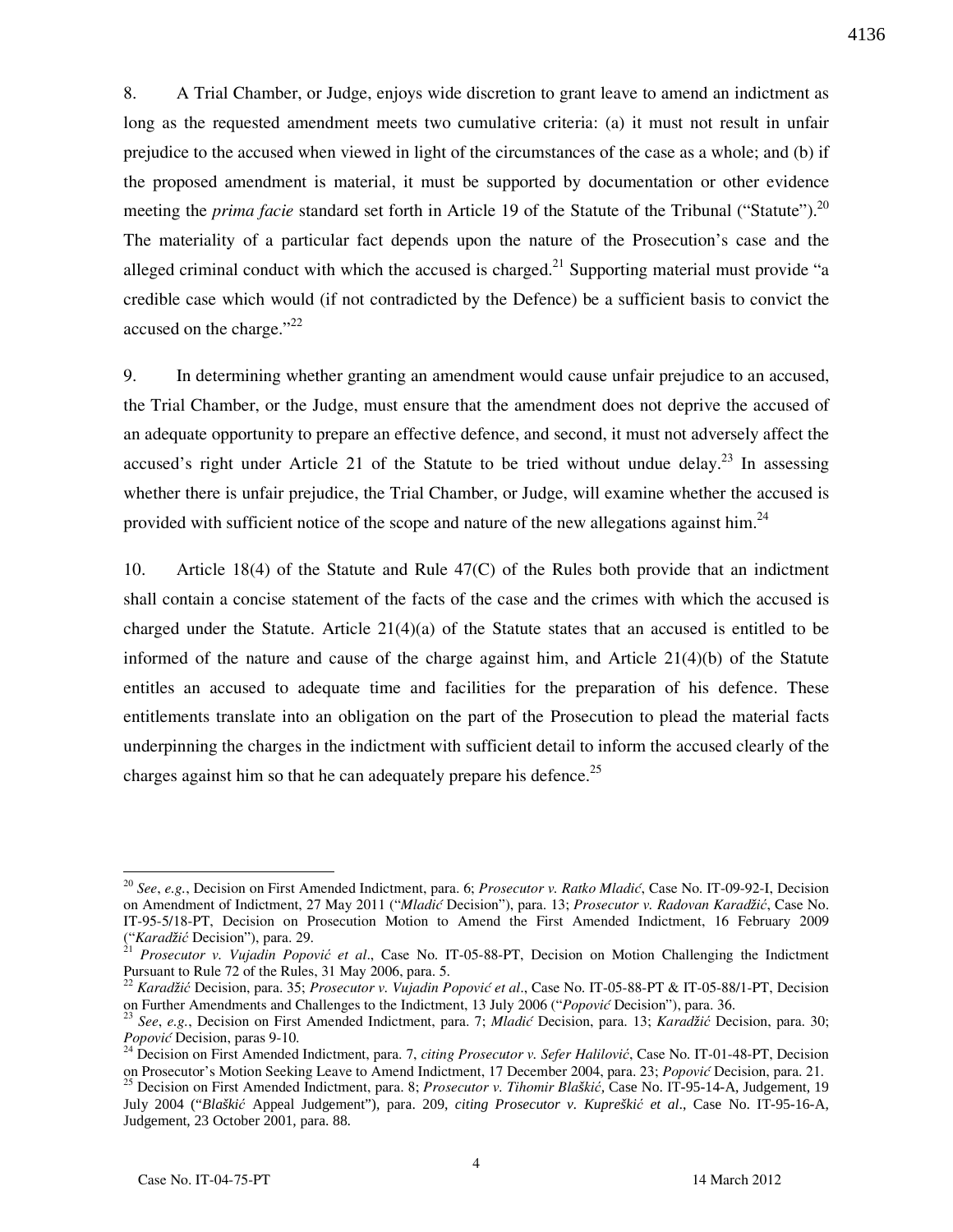### D. Discussion

#### 1. Amendments to the description of alleged victims

11. The Prosecution proposes that alleged victims be described as "Croats and other non-Serbs, including civilians and persons not taking active part in hostilities" in the chapeau paragraph of each count, and as "Croats" and/or "other non-Serbs" in the subordinate paragraphs of each count.<sup>26</sup> The Prosecution argues that the proposed changes give consistent effect to the First Amended Indictment through the implementation of a single formulation in relation to the description of victims, reflect Appeals Chamber jurisprudence, and do not allege different or additional victims.<sup>27</sup>

12. Hadžić responds that the proposed amendments to the description of victims obfuscate their characteristics because the term "Croats and non-Serbs" "encompasses all Croats and non-Serbs, including those who take active part in hostilities.<sup> $28$ </sup> According to Hadžić, the expansiveness of the term "Croats and non-Serbs" adds new victims to the charges set out in the First Amended Indictment.<sup>29</sup> Hadžić asserts that the Prosecution's proposed reference to "civilians not taking active part in hostilities" is superfluous because such allegations are implied by Tribunal jurisprudence. $30$ 

13. The Trial Chamber finds that the proposed revision of the description of victims in chapeau paragraphs 19, 23, 40, 44, and 47 do not constitute material changes. The requested formulation of the description of victims currently exists in the chapeau paragraph of counts 5 to 9 in the First Amended Indictment.<sup>31</sup> The requested formulation does not allege different or additional victims, but rather reflects Appeals Chamber jurisprudence and clearly and consistently sets out a single formulation for describing victims. The Appeals Chamber has held that, "[u]nder Article 5 of the Statute, a person hors de combat may [...] be a victim of an act amounting to a crime against humanity, provided that all necessary conditions are met".<sup>32</sup> Consequently, the Prosecution's description of victims is consistent with the position adopted by the Appeals Chamber in relation to persons hors de combat and with charges under Article 5 of the Statute.

14. The Trial Chamber finds that the revisions to the description of victims in subordinate paragraphs 19, 20-21, 24-29, 33-37, 41, and 45 do not constitute material changes. They are only stylistic changes that provide a short-hand for referring to the victims. This short-hand does not

<sup>&</sup>lt;sup>26</sup> Motion, paras 7-9, 11.

 $27 \text{ Motion}, 1$ <br>27 Motion, para. 9.

<sup>28</sup> Response, para. 25.

<sup>29</sup> Response, para. 26.

<sup>30</sup> Response, para. 27.

<sup>&</sup>lt;sup>31</sup> First Amended Indictment, para. 41.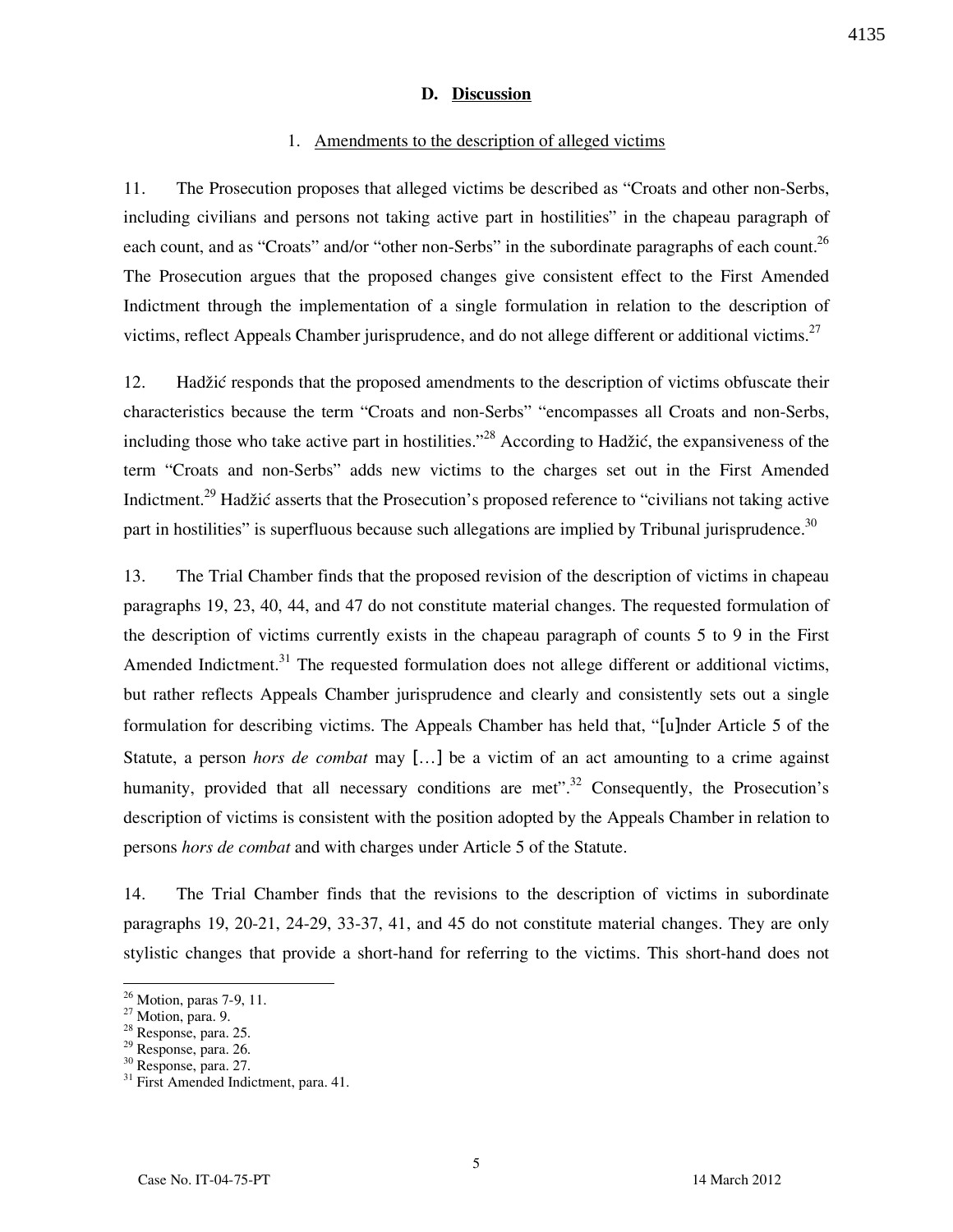exclude persons *hors de combat* and is therefore consistent with the proposed formulation in the chapeau paragraphs. In the same vein and contrary to Hadžić's contentions,  $33$  this short-hand reference is not intended to include and does not include (deceased) combatants in the category of victims as contained in the proposed formulation in the chapeau paragraphs.

15. There is no unfair prejudice to Hadžić as a result of the proposed revisions to the description of victims in the First Amended Indictment. Taken together, these revisions provide further specificity and clarification as to the category of victims of the crimes charged in the First Amended Indictment, thereby informing Hadžić clearly of the nature and cause of the charges and enabling him to adequately prepare a defence.

# 2. Proposed amendments that further specify Hadžić's alleged acts and omissions entailing his individual criminal responsibility

#### (a) Amendments relating to Hadžić's participation in a joint criminal enterprise

16. The Prosecution argues that its proposed amendments to paragraphs 13(g) and 13(h) do not constitute material changes because the amendments are already encompassed in the current formulation of the First Amended Indictment and merely provide further clarification and specification of the conduct by which Hadžić is alleged to have significantly contributed to the joint criminal enterprise.<sup>34</sup> In respect to paragraph  $13(g)$ , the Prosecution argues that it seeks only to expressly state, out of an abundance of caution, what is otherwise implied or reflected in the First Amended Indictment.<sup>35</sup> In respect to paragraph  $13(h)$ , the Prosecution argues that it seeks to further specify and provide notice that Hadžić's alleged legal duties arising from his position of governmental authority entail obligations to at least two groups: detainees and inhabitants. The Prosecution maintains that the First Amended Indictment already pleads the relevant material facts in relation to these obligations.<sup>36</sup>

17. Hadžić does not challenge these amendments.

18. Paragraph 13(g) of the First Amended Indictment reads as follows with the proposed amendments (in italics):

 $32$  Prosecutor v. Milan Martić, Case No. IT-95-11-A, Judgement, 8 October 2008, para. 313; see also Prosecutor v. Mile Mrkšić and Veselin Šliivančanin, Case No. IT-95-13/1-A, Judgement, 5 May 2009 ("Mrkšić and Šliivančanin Appeal Judgement"), paras 29-33.

Response, para. 26.

 $34$  Motion, para. 14.

<sup>&</sup>lt;sup>35</sup> Motion, para. 15.

<sup>&</sup>lt;sup>36</sup> Motion, paras 16-17.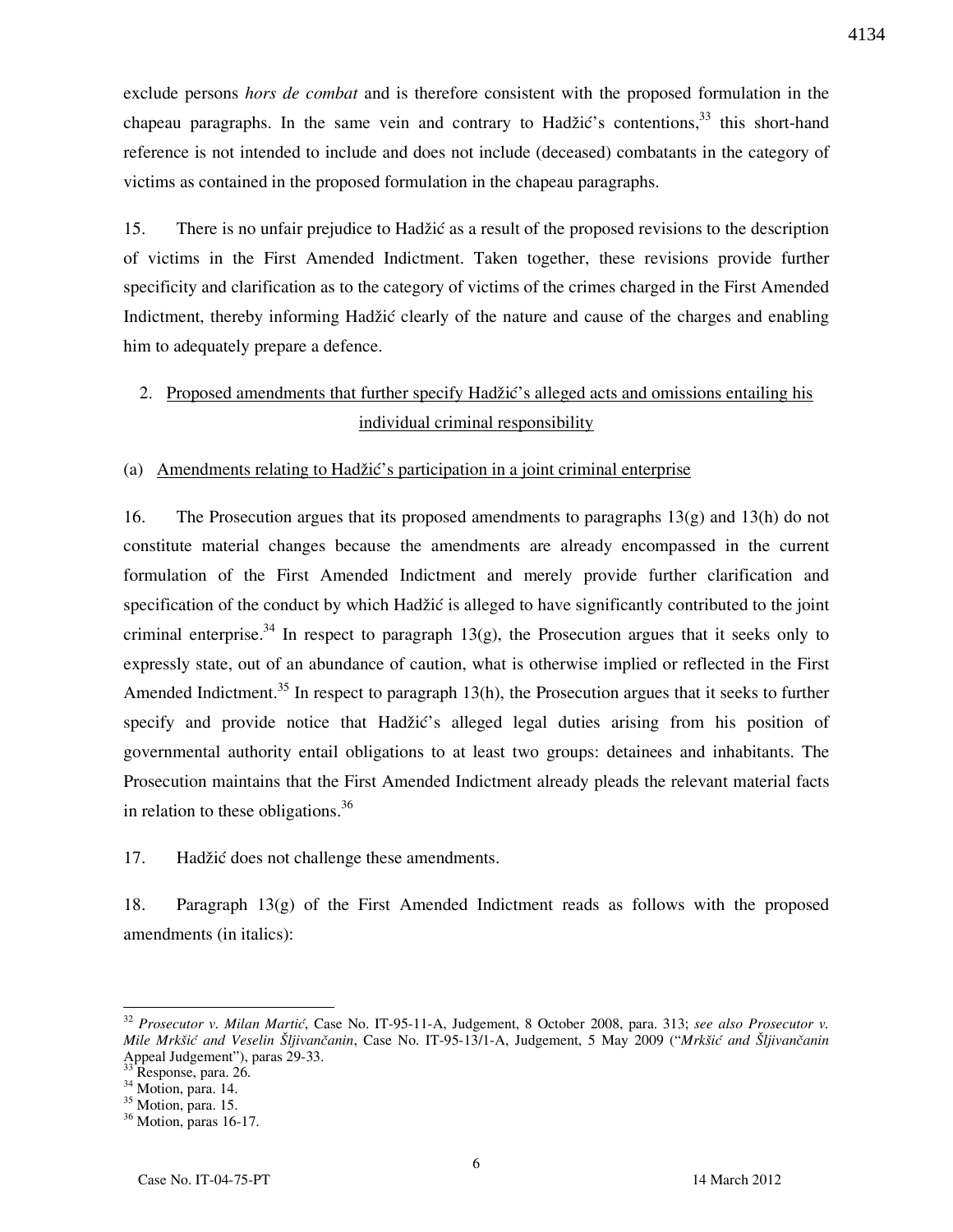Goran HADŽIĆ openly espoused, encouraged and/or condoned persecutory policies, discriminatory violence and criminal acts charged in this indictment and committed by SAO SBWS/RSK authorities and/or Serb Forces in furtherance of the objective of the joint criminal enterprise, including his failure to investigate, denounce, punish or otherwise intervene in relation to such conduct.<sup>37</sup>

19. The proposed addition of "condoning" and "failure to investigate, denounce, punish or otherwise intervene in relation to such conduct" in paragraph  $13(g)$  further specifies that Hadžić's participation in the joint criminal enterprise included failures to act. The fact that both acts and omissions are alleged in relation to Hadžić's individual criminal responsibility is not a material change because paragraph 14 already expressly refers to "acts and omissions described in paragraph 13". The changes therefore do not constitute a new charge because they do not introduce into the First Amended Indictment a basis for conviction that is factually and/or legally distinct from any already alleged. In the Trial Chamber's view, there is no unfair prejudice to Hadžić as a result of this addition because it provides further specificity regarding the alleged omissions that supposedly underlie his participation in the joint criminal enterprise, thereby informing him clearly of the nature and cause of the charges and enabling him to adequately prepare a defence.

20. In addition, the Prosecution's proposed references to "criminal acts" and to "SAO SBWS/RSK authorities and/or Serb Forces" in paragraph  $13(g)$  do not constitute material changes because non-discriminatory criminal acts are currently charged in counts 2 to 14 and SAO SBWS/RSK authorities and/or Serb Forces are referenced in paragraphs 11 and 13. Consequently, the proposed additions are covered by the current formulation of the First Amended Indictment. There is no unfair prejudice to Hadžić as a result of these additions because they provide further specificity in relation to the "persecutory policies, discriminatory violence and criminal acts" that Hadžić is alleged to have openly espoused, encouraged, and/or condoned, thereby informing him with further clarity of the nature and cause of the charges and enabling him to adequately prepare a defence.

21. Paragraph 13(h) reads as follows with the proposed amendments (in italics):

Goran HADŽIĆ failed to uphold his legal *duties* arising from his position of governmental authority to ensure respect for the law in relation to detainees in the facilities listed in paragraph 41 of the this indictment and/or inhabitants of the territories described in paragraph 7 of this indictment. 38

22. The Trial Chamber finds that the proposed additions to paragraph 13(h) do not constitute a material change because they simply give content to the general legal duty already identified in that paragraph and do not charge Hadžić through any new modes of responsibility. The changes

 $37$  Motion, Annexes A and B (emphasis highlights proposed changes).

<sup>&</sup>lt;sup>38</sup> Motion, Annexes A and B (emphasis highlights proposed changes).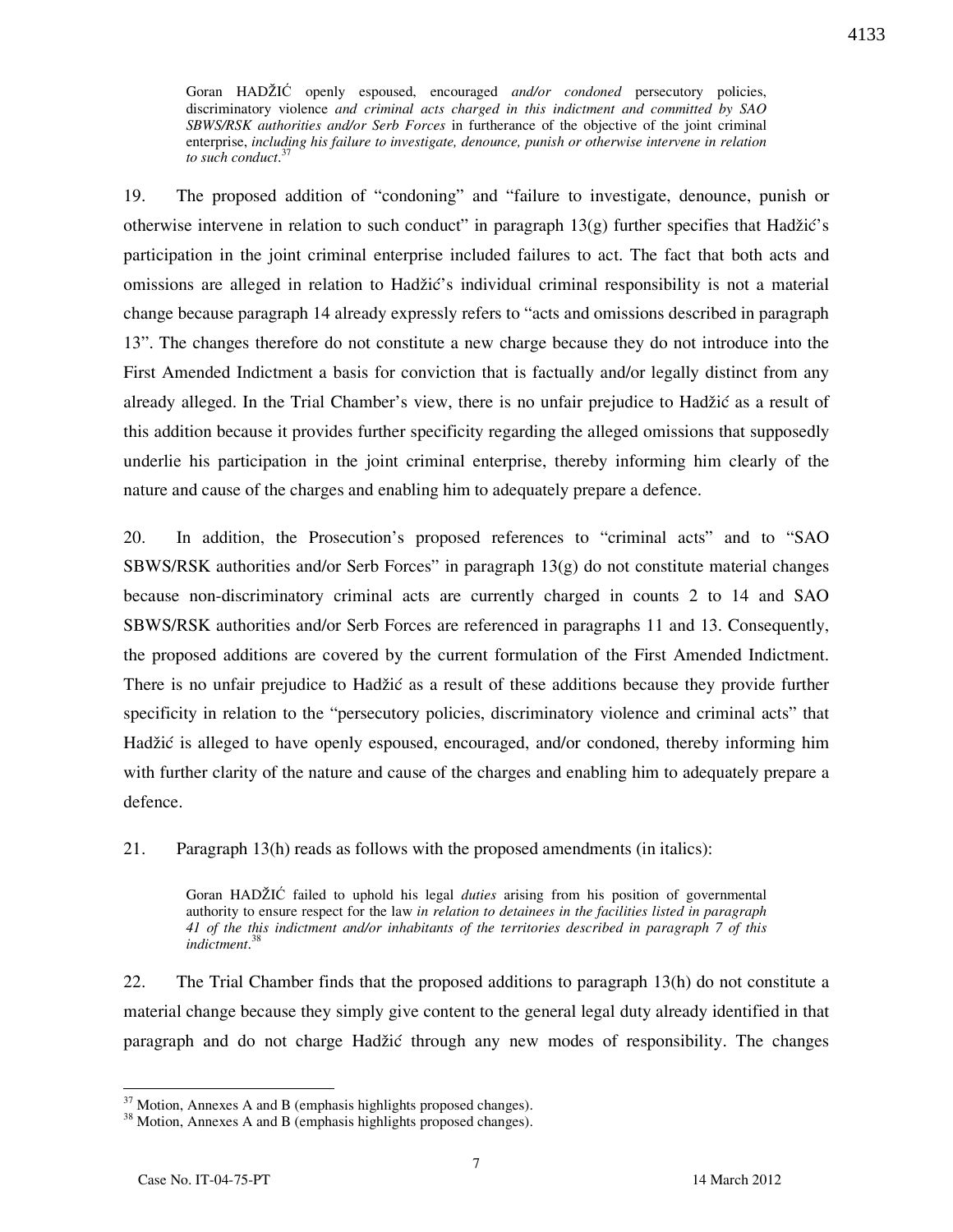therefore do not constitute a new charge because they do not introduce into the First Amended Indictment a basis for conviction that is factually and/or legally distinct from any already alleged. Moreover, in relation to legal duties to protect detainees held in detention facilities subject to the Detaining Power's authority, such obligations have been recognised by Appeals Chamber jurisprudence, $39$  and the material facts underpinning the alleged failure to respect the law in relation to detainees and inhabitants are currently set out in the First Amended Indictment.<sup>40</sup> There is no unfair prejudice to Hadžić as a result of these additions because they provide further specificity in relation to an existing allegation, thereby informing him with further clarity of the charges and enabling him to adequately prepare his defence in relation to this allegation.

# (b) Amendments to paragraph 14 relating to Hadžić's alleged planning, ordering, and aiding and abetting

23. The Prosecution seeks to (a) reference paragraph 13(g) as a means by which Hadžić is alleged to have planned, pursuant to Article  $7(1)$  of the Statute, the crimes charged in the First Amended Indictment, (b) specify that paragraphs 13(a)-(h) are the acts and omissions charged against Hadžić for the purpose of aiding and abetting, (c) delete reference to paragraph 13(h) as a means by which Hadžić is alleged to have ordered the crimes charged in the First Amended Indictment, and (d) add a reference to "omissions" in relation to planning.<sup>41</sup> The Prosecution argues that these proposed amendments are minor typographical and structural errors.<sup>42</sup>

### 24. Hadžić does not challenge these proposed amendments.

25. The Trial Chamber considers that, because paragraphs  $13(a)$ -(h) and the modes of liability of planning and aiding and abetting are explicitly set out in the First Amended Indictment.<sup>43</sup> the proposed additional reference to  $13(g)$  in relation to planning and reference to paragraphs  $13(a)$ -(h) in relation to aiding and abetting do not constitute material changes. These amendments do not provide bases for conviction that are factually and/or legally distinct from any already alleged. There is no unfair prejudice to Hadžić as a result of these changes because they provide further specificity in relation to the means by which he is alleged have planned and/or aided and abetted the crimes charged in the First Amended Indictment, thereby clearly informing him of the charges and enabling him to adequately prepare his defence.

<sup>39</sup> See, e.g., Prosecutor v. Dario Kordić *and Mario* Č*erkez*, Case No. IT-95-14/2-A, Judgement, 17 December 2004, paras 609, 620; Prosecutor v. Zejnil Delalić *et al*., Case No. IT-96-21-A, Judgement, 20 February 2001, paras 320-322, 328, 379; Mrk*š*ić *and Šljivan*č*anin* Appeal Judgement, paras 73, 74; Bla*š*kić Appeal Judgement, para. 663.

<sup>40</sup> See First Amended Indictment, paras 2-4, 6-12, 21, 24-29, 31-38, 42, 44-45, 47.

<sup>41</sup> Motion, para. 20.

<sup>42</sup> Motion, para. 20.

<sup>43</sup> See Motion, para. 14.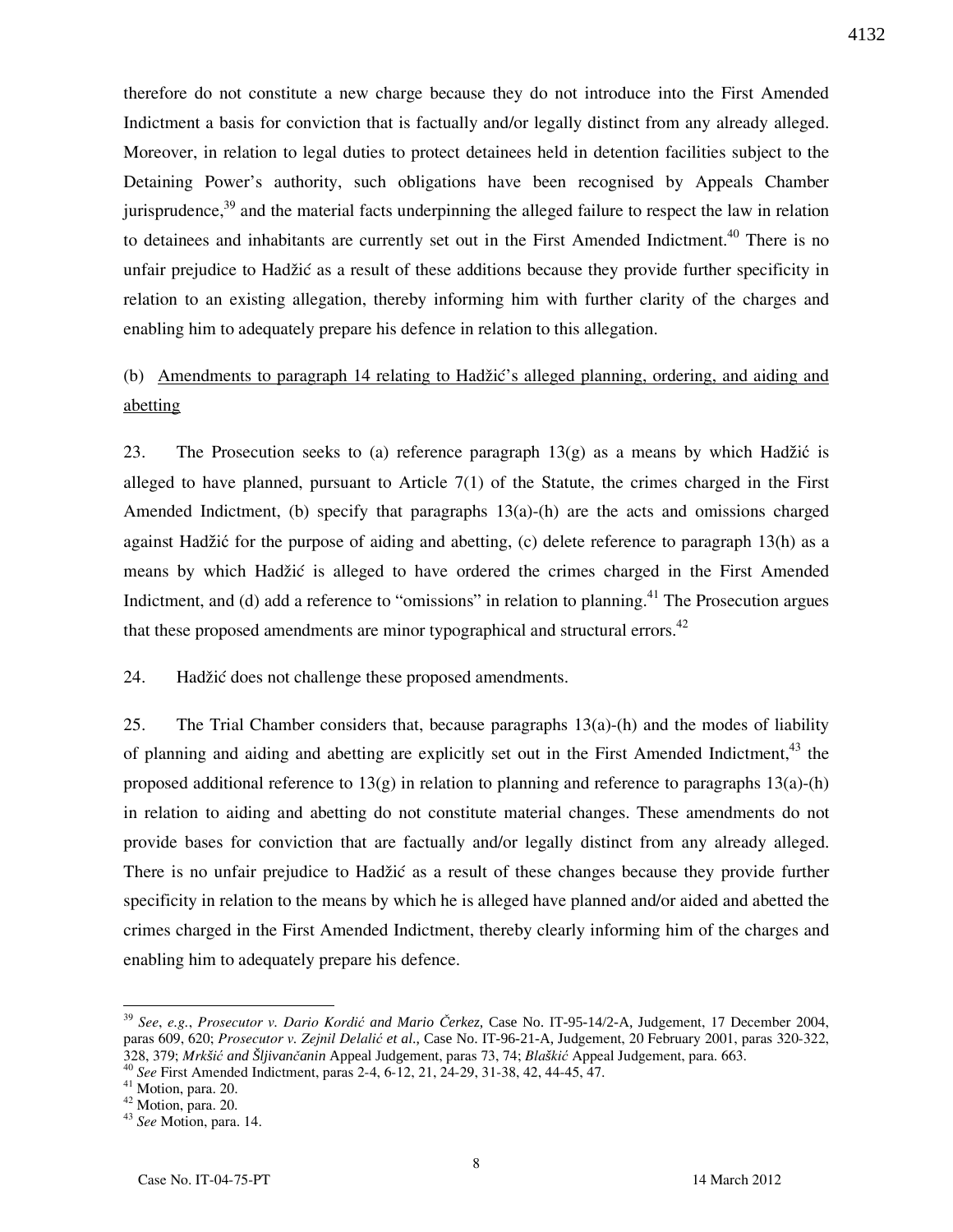26. The Trial Chamber finds that the deletion of reference to paragraph 13(h) as a means by which Hadžić is alleged to have ordered the crimes charged in the First Amended Indictment corrects the erroneous charging of ordering by means of an omission.<sup>44</sup> The Trial Chamber has reviewed this change carefully and finds that it corrects a ministerial error and clarifies the First Amended Indictment. There is no unfair prejudice to Hadžić as a result of this change. Hadžić remains clearly informed of the charges and can adequately prepare his defence.

27. The Trial Chamber notes that the additional reference to "omissions" in relation to planning comports with the First Amended Indictment's inclusion of paragraph 13(h) as a means by which Hadžić is alleged to have planned, pursuant to Article 7(1) of the Statute, the crimes charged in the First Amended Indictment. There is no unfair prejudice to Hadžić as a result of this change, which clearly informs him of the charges and enables him to adequately prepare his defence.

#### 3. Amendments to the pleaded localities

28. In paragraph 44, relating to counts 10 to 11 (deportation and forcible transfer), the Prosecution seeks to remove the phrase "in the territories of SAO SBWS" and replace it with the phrase "in the territories described in paragraph 7 of this indictment".<sup>45</sup> In relation to count 1 (persecution), the Prosecution seeks to add in paragraph 19 reference to "in the territories described in paragraph 7 of this indictment and/or in the facilities listed in paragraph 41 of this indictment" and in paragraph 20 reference to "RSK authorities".<sup>46</sup> The Prosecution argues that these proposed amendments are not material changes and simply clarify the First Amended Indictment by providing consistency in the pleading of localities.<sup>47</sup>

29. Hadžić responds that the amendments proposed by the Prosecution materially change the deportation, forcible transfer, and persecution charges against him, which in turn result in the addition of new charges to the First Amended Indictment.<sup>48</sup> In relation to deportation and forcible transfer, Hadžić argues that the First Amended Indictment charges him with deportation and forcible transfer in the territory of the SAO SBWS only<sup>49</sup> and that the proposed amendments to paragraph 44 expand the charges to undefined locations beyond the SAO SBWS.<sup>50</sup> In relation to persecution, Had`i} contends that the proposed amendments extend the charges against him by setting out his responsibility for acts of persecution committed by not only local SAO SBWS

-

4131

<sup>&</sup>lt;sup>44</sup> Motion, para. 20

<sup>45</sup> Motion, para. 10.

<sup>46</sup> Motion, para. 20.

<sup>&</sup>lt;sup>47</sup> Motion, para. 10.

<sup>48</sup> Response, paras 8, 24.

<sup>49</sup> Response, paras 12-14.

<sup>50</sup> Response, paras 9-11, 15.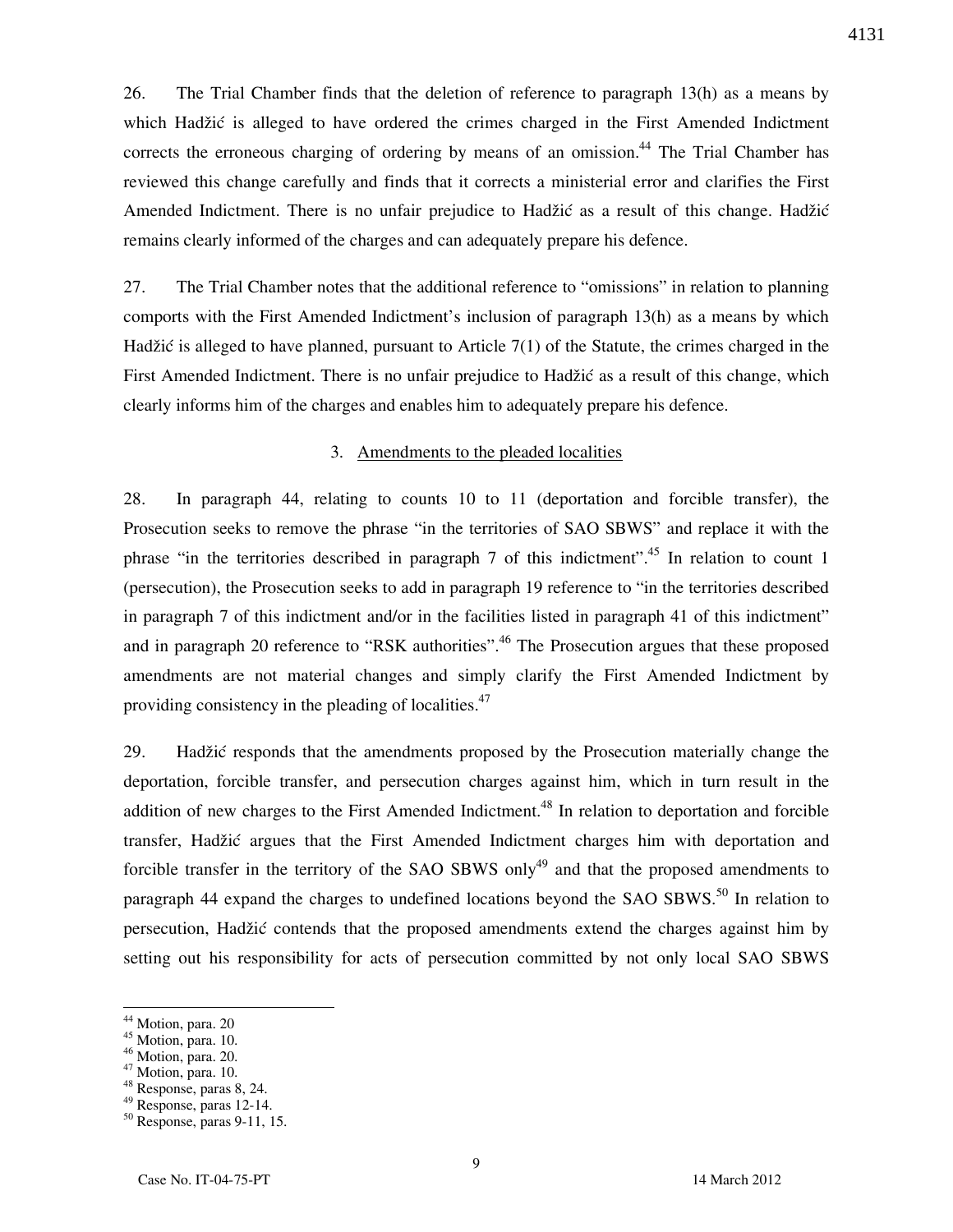authorities, but local RSK authorities as well.<sup>51</sup> According to Hadžić, the First Amended Indictment limits the charge of persecution and his alleged participation in the joint criminal enterprise to territories of the SAO SBWS.<sup>52</sup> Hadžić argues that, by expanding the locations pleaded in relation to persecution, forcible transfer, and deportation, the Prosecution alleges the existence of new victims who are not included in the First Amended Indictment and thereby adds new charges to the First Amended Indictment.<sup>53</sup>

30. The Prosecution replies that the First Amended Indictment charges Hadžić with deportation and forcible transfer from SAO SBWS and SAO Krajina, both later known as RSK.<sup>54</sup> The Prosecution argues that the specifically pleaded localities in paragraph 21(h) constitute a nonexhaustive list that does not restrict the scope of the deportation and forcible transfer charge under count 1 (persecution) or counts 10 to 11 (deportation and forcible transfer) to territories of the SAO SBWS.<sup>55</sup> The Prosecution submits that it is not its position that the territorial scope of the case is limited to SAO SBWS.<sup>56</sup>

31. The Trial Chamber notes that the new formulation of pleaded localities in paragraph 44 mirrors the localities already pleaded in relation to deportation and forcible transfer as underlying acts of persecution in paragraph 21(h). Because paragraph 21(h) cross-references paragraph 44, the proposed change to paragraph 44 is not a material change and Hadžić has been on notice that the localities pleaded in relation to deportation and forcible transfer include the territories listed in paragraph 7 of the First Amended Indictment. No unfair prejudice therefore results from this proposed amendment of paragraph 44. The proposed addition ensures consistency in the pleading of the crimes of deportation and forcible transfer throughout the First Amended Indictment, thereby clearly informing Hadžić of the charges and enabling him to adequately prepare his defence.

32. The amendments to paragraphs 19 and 20 relate to count 1 (persecution). The Trial Chamber finds that the proposed reference to "territories described in paragraph 7 of this indictment and/or in the facilities listed in paragraph 41 of this indictment" in paragraph 19 ensures consistency with the localities pleaded in relation to the acts underlying the persecution charge<sup>57</sup> and is substantively similar to the phrase "SAO SBWS/RSK", which the Prosecution seeks to replace. Moreover, the additional reference to "RSK authorities" in paragraph 20 conforms to the fact that RSK territories are already referred to in the current formulation of that paragraph and

<sup>51</sup> Response, paras 19-21.

<sup>52</sup> Response, paras 16-18.

 $53$  Response, paras 22-24.

 $54$  Reply, paras 3-4, referring to First Amended Indictment, paras 7, 21(h).

<sup>&</sup>lt;sup>55</sup> Reply, para. 4.

<sup>56</sup> Reply, para. 5.

<sup>&</sup>lt;sup>57</sup> First Amended Indictment, para. 21.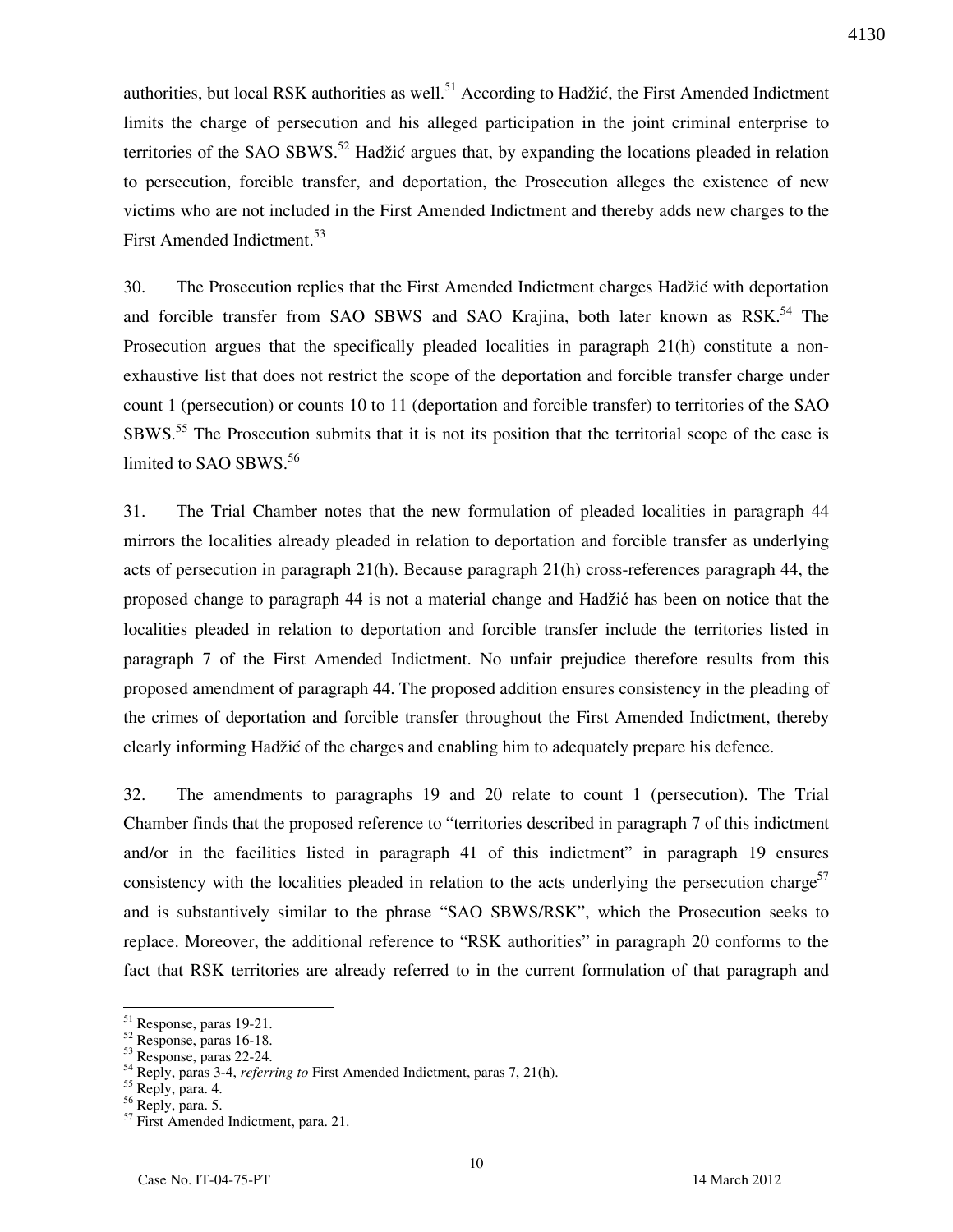paragraph 19 as well.<sup>58</sup> The Trial Chamber does not find theses changes to be material. There is no unfair prejudice to Hadžić as a result of these additions.

33. The Trial Chamber finds that the proposed amendments do not expand the localities pleaded in the First Amended Indictment in relation the charges of deportation, forcible transfer, and persecution; consequently, the proposed amendments also do not add new victims.

### 4. Amendments related to minor stylistic changes

34. The remaining proposed additions relate to stylistic changes.<sup>59</sup> The Trial Chamber has reviewed these changes carefully and finds that they are minor changes that only clarify the First Amended Indictment. There is no unfair prejudice to Hadžić as a result of these changes.

## 5. Impact of the motion upon the length of proceedings

35. Having considered the Motion and each of the proposed amendments to the First Amended Indictment, the Trial Chamber finds that they do not have an impact upon the date for the commencement of the trial or the length of proceedings, especially due to the fact that they do not constitute new charges.

 $58$  See First Amended Indictment, para. 20 (referring to territories described in paragraph 7, which include the RSK).

 $59$  Motion, Annex B (in relation to paragraphs 21(d) and 33).